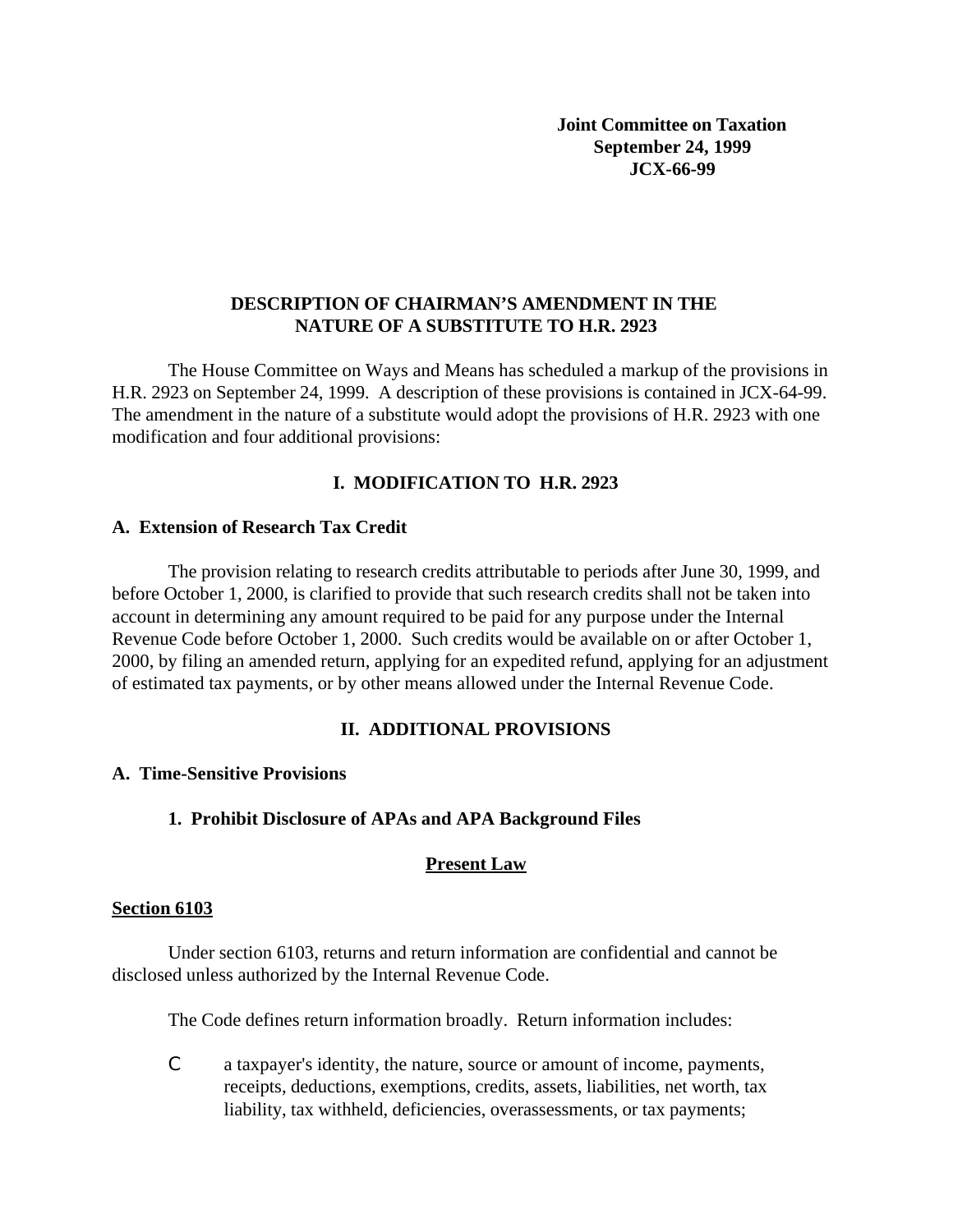- C whether the taxpayer's return was, is being, or will be examined or subject to other investigation or processing; or
- C any other data, received by, recorded by, prepared by, furnished to, or collected by the Secretary with respect to a return or with respect to the determination of the existence, or possible existence, of liability (or the amount thereof) of any person under this title for any tax, penalty, interest, fine, forfeiture, or other imposition, or offense. $<sup>1</sup>$ </sup>

### **Section 6110 and the Freedom of Information Act**

With certain exceptions, section 6110 makes the text of any written determination the IRS issues available for public inspection. A written determination is any ruling, determination letter, technical advice memorandum, or Chief Counsel advice. Once the IRS makes the written determination publicly available, the background file documents associated with such written determination are available for public inspection upon written request. The Code defines "background file documents" as any written material submitted in support of the request. Background file documents also include any communications between the IRS and persons outside the IRS concerning such written determination that occur before the IRS issues the determination.

Before making them available for public inspection, section 6110 requires the IRS to delete specific categories of sensitive information from the written determination and background file documents.<sup>2</sup> It also provides judicial and administrative procedures to resolve disputes over the scope of the information the IRS will disclose. In addition, Congress has also wholly exempted certain matters from section 6110's public disclosure requirements.<sup>3</sup> Any part of a written determination or background file that is not disclosed under section 6110 constitutes "return information."4

<sup>1</sup> Sec. 6103(b)(2)(A).

 $2$  Sec. 6110(c) provides for the deletion of identifying information, trade secrets, confidential commercial and financial information and other material.

 $3$  Sec. 6110(1).

<sup>4</sup> Sec. 6103(b)(2)(B) ("The term 'return information' means . . . any part of any written determination or any background file document relating to such written determination (as such terms are defined in section 6110(b)) which is not open to public inspection under section 6110").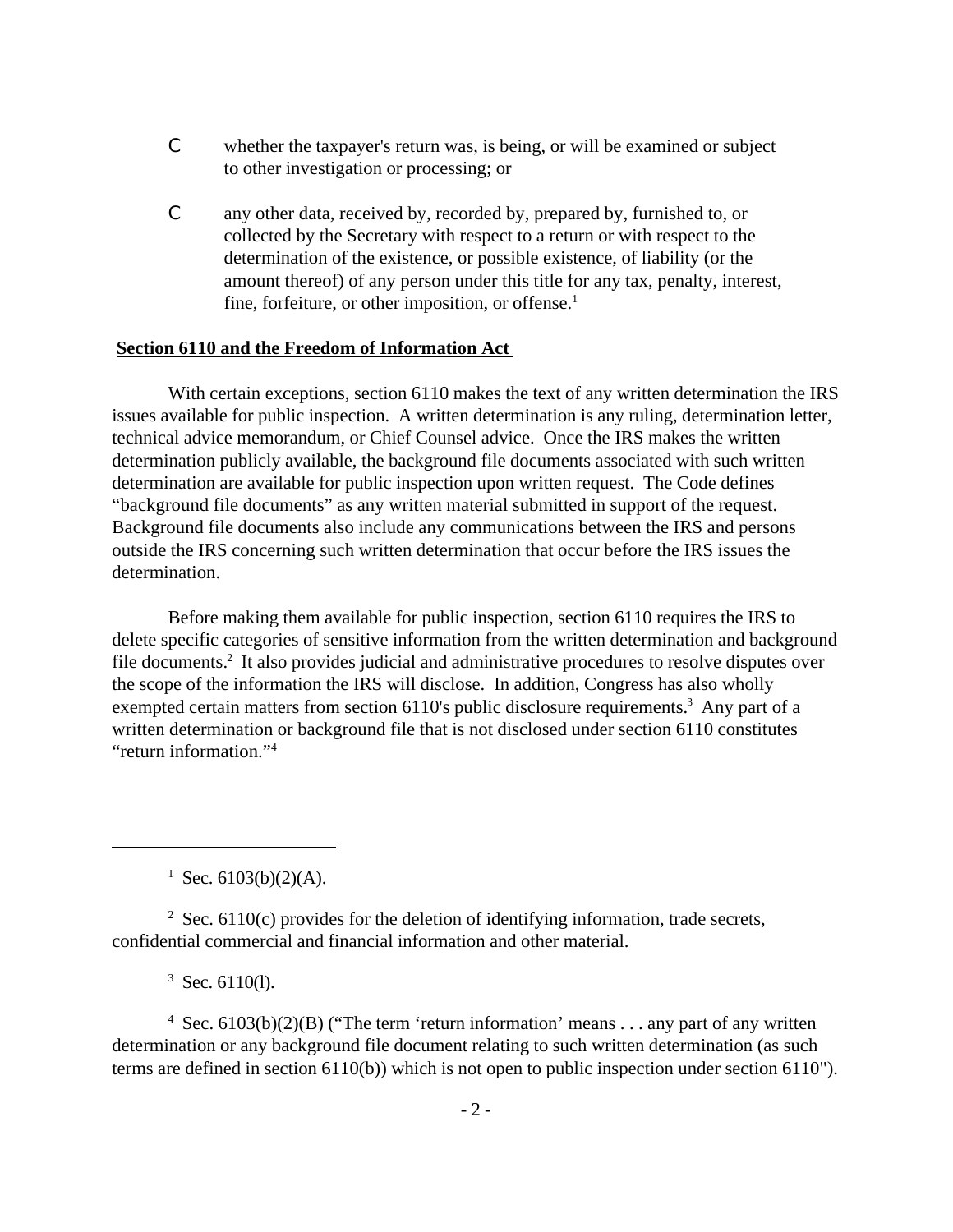The Freedom of Information Act ("FOIA") lists categories of information that a federal agency must make available for public inspection.<sup>5</sup> It establishes a presumption that agency records are accessible to the public. The FOIA, however, also provides nine exemptions from public disclosure. One of those exemptions is for matters specifically exempted from disclosure by a statute other than the FOIA if the exempting statute meets certain requirements.<sup>6</sup> Section 6103 qualifies as an exempting statute under this FOIA provision. Thus, returns and return information that section 6103 deems confidential are exempt from disclosure under the FOIA.

Section 6110 is the exclusive means for the public to view IRS written determinations.<sup>7</sup> If section 6110 covers the written determination, then the public cannot use the FOIA to obtain that determination.

### **Advance Pricing Agreements**

The Advanced Pricing Agreement ("APA") program is an alternative dispute resolution program conducted by the IRS, which resolves international transfer pricing issues prior to the

<sup>6</sup> Exemption 3 of the FOIA provides that an agency is not required to disclose matters that are:

 (3) specifically exempted from disclosure by statute (other than section 552b of this title) provided that such statute (A) requires that the matters be withheld from the public in such a manner as to leave no discretion on the issue, or (B) establishes particular criteria for withholding or refers to particular types of matters to be withheld; . . .

5 U.S.C. § 552(b)(3).

<sup>&</sup>lt;sup>5</sup> Unless published promptly and offered for sale, an agency must provide for public inspection and copying: (1) final opinions as well as orders made in the adjudication of cases; (2) statements of policy and interpretations not published in the Federal Register; (3) administrative staff manuals and instructions to staff that affect a member of the public; and (4) agency records which have been or the agency expects to be, the subject of repetitive FOIA requests. 5 U.S.C. sec. 552(a)(2). An agency must also publish in the Federal Register: the organizational structure of the agency and procedures for obtaining information under the FOIA; statements describing the functions of the agency and all formal and informal procedures; rules of procedure, descriptions of forms and statements describing all papers, reports and examinations; rules of general applicability and statements of general policy; and amendments, revisions and repeals of the foregoing. 5 U.S.C. sec. 552(a)(1). All other agency records can be sought by FOIA request; however, some records may be exempt from disclosure.

 $7$  Sec. 6110(m).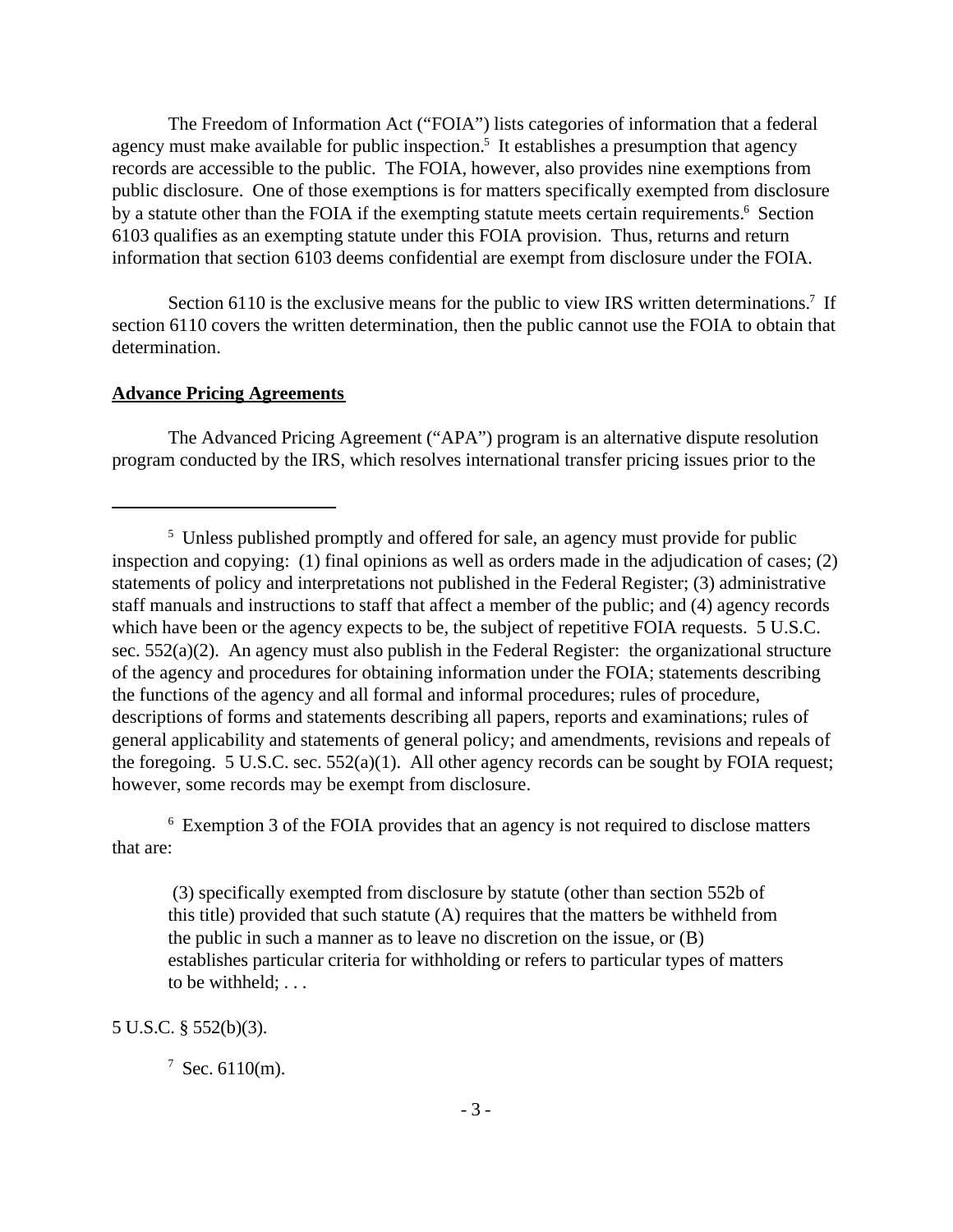filing of the corporate tax return. Specifically, an APA is an advance agreement establishing an approved transfer pricing methodology entered into among the taxpayer, the IRS, and a foreign tax authority. The IRS and the foreign tax authority generally agree to accept the results of such approved methodology. Alternatively, an APA also may be negotiated between just the taxpayer and the IRS; such an APA establishes an approved transfer pricing methodology for U.S. tax purposes. The APA program focuses on identifying the appropriate transfer pricing methodology; it does not determine a taxpayer's tax liability. Taxpayers voluntarily participate in the program.

To resolve the transfer pricing issues, the taxpayer submits detailed and confidential financial information, business plans and projections to the IRS for consideration. Resolution involves an extensive analysis of the taxpayer's functions and risks. Since its inception in 1991, the APA program has resolved more than 180 APAs, and approximately 195 APA requests are pending.

Currently pending in the U.S. District Court for the District of Columbia are three consolidated lawsuits asserting that APAs are subject to public disclosure under either section 6110 or the FOIA.<sup>8</sup> Prior to this litigation and since the inception of the APA program, the IRS held the position that APAs were confidential return information protected from disclosure by section 6103.<sup>9</sup> On January 11, 1999, the IRS conceded that APAs are "rulings" and therefore are "written determinations" for purposes of section 6110.<sup>10</sup> Although the court has not yet issued a ruling in the case, the IRS announced its plan to publicly release both existing and future APAs. The IRS then transmitted existing APAs to the respective taxpayers with proposed deletions. It has received comments from some of the affected taxpayers. Where appropriate, foreign tax authorities have also received copies of the relevant APAs for comment on the proposed deletions. No APAs have yet been released to the public.

### $10$  IR 1999-05.

<sup>&</sup>lt;sup>8</sup> BNA v. IRS, Nos. 96-376, 96-2820, and 96-1473 (D.D.C.). The Bureau of National Affairs, Inc. (BNA) publishes matters of interest for use by its subscribers. BNA contends that APAs are not return information as they are prospective in application. Thus at the time they are entered into they do not relate to "the determination of the existence, or possible existence, of liability or amount thereof . . ."

<sup>&</sup>lt;sup>9</sup> The IRS contended that information received or generated as part of the APA process pertains to a taxpayer's liability and therefore was return information as defined in sec. 6103(b)(2)(A). Thus, the information was subject to section 6103's restrictions on the dissemination of returns and return information. Rev. Proc. 91-22, sec. 11, 1991-1 C.B. 526, 534 and Rev. Proc. 96-53, sec. 12, 1996-2 C.B. 375, 386.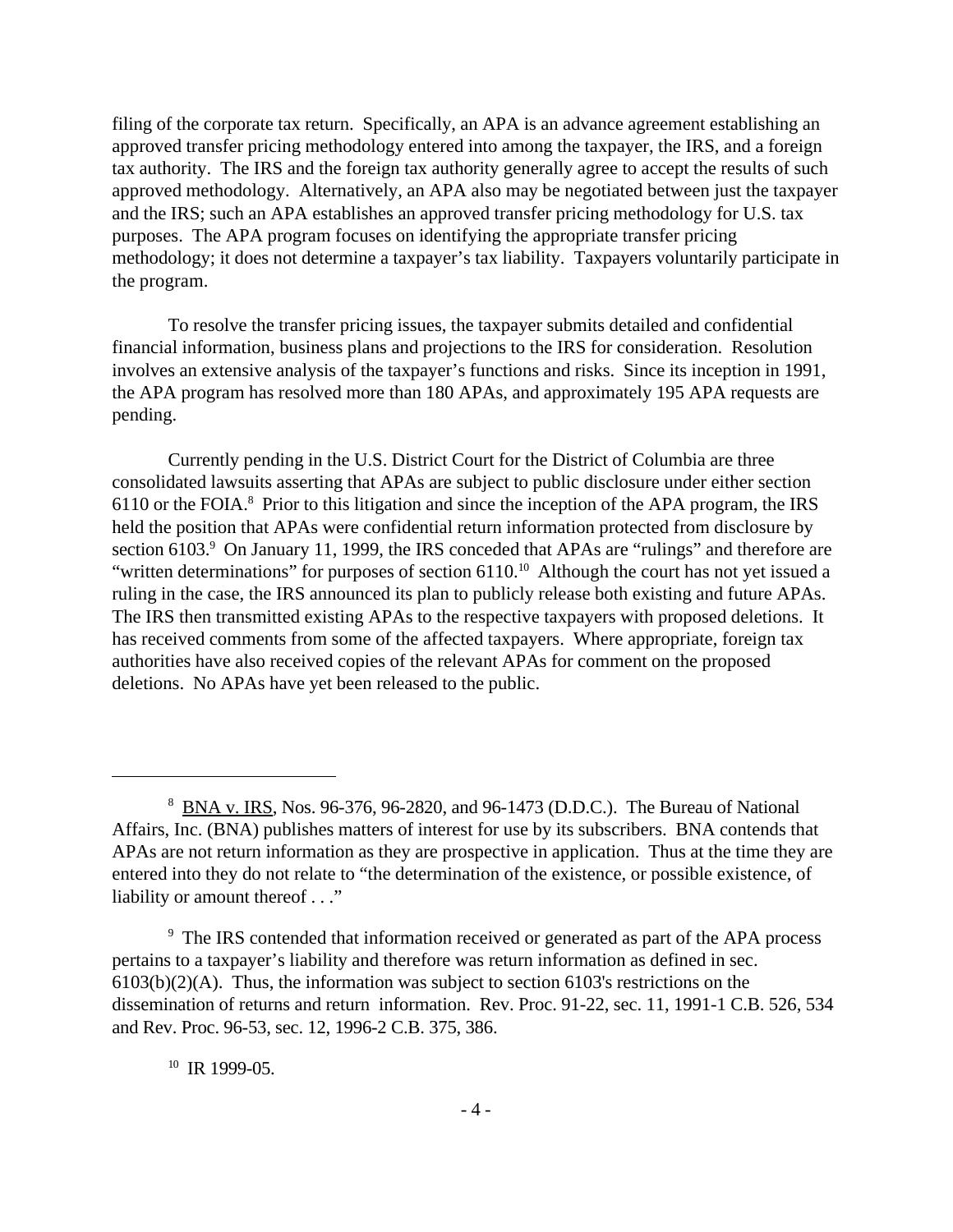Some taxpayers assert that the IRS erred in adopting the position that APAs are subject to section 6110 public disclosure. Several have sought to participate as *amici* in the lawsuit to block the release of APAs. They are concerned that release under section 6110 could expose them to expensive litigation to defend the deletion of the confidential information from their APAs. They are also concerned that the section 6110 procedures are insufficient to protect the confidentiality of their trade secrets and other financial and commercial information.

### **Description of Proposal**

The proposal would amend section 6103 to state that APAs and related background information are confidential return information under section 6103. Related background information would include: the request for an APA, any material submitted in support of the request, and any communication (written or otherwise) prepared or received by the Secretary in connection with an APA, regardless of when such communication is prepared or received. Protection would not be limited to agreements actually executed; it would include material received and generated in the APA process that does not result in an executed agreement.

Further, the proposal would also provide that APAs and related background information are not "written determinations" as that term is defined in section 6110. Therefore, the public inspection requirements of section 6110 would not apply to APAs and related background information. A document's incorporation in a background file, however, would not be grounds for not disclosing an otherwise disclosable document from a source other than a background file.

The proposal would statutorily require that the Treasury Department prepare and publish an annual report on the status of APAs. The annual report would contain the following information:

- C Information about the structure, composition, and operation of the APA program office;
- C A copy of each current model APA;
- C Statistics regarding the amount of time to complete new and renewal APAs;
- C The number of APA applications filed during such year;
- C The number of APAs executed to date and for the year;
- C The number of APA renewals issued to date and for the year;
- C The number of pending APA requests;
- C The number of pending APA renewals;
- C The number of APAs executed and pending (including renewals and renewal requests) that are unilateral, bilateral and multilateral, respectively;
- C The number of APAs revoked or canceled, and the number of withdrawals from the APA program, to date and for the year;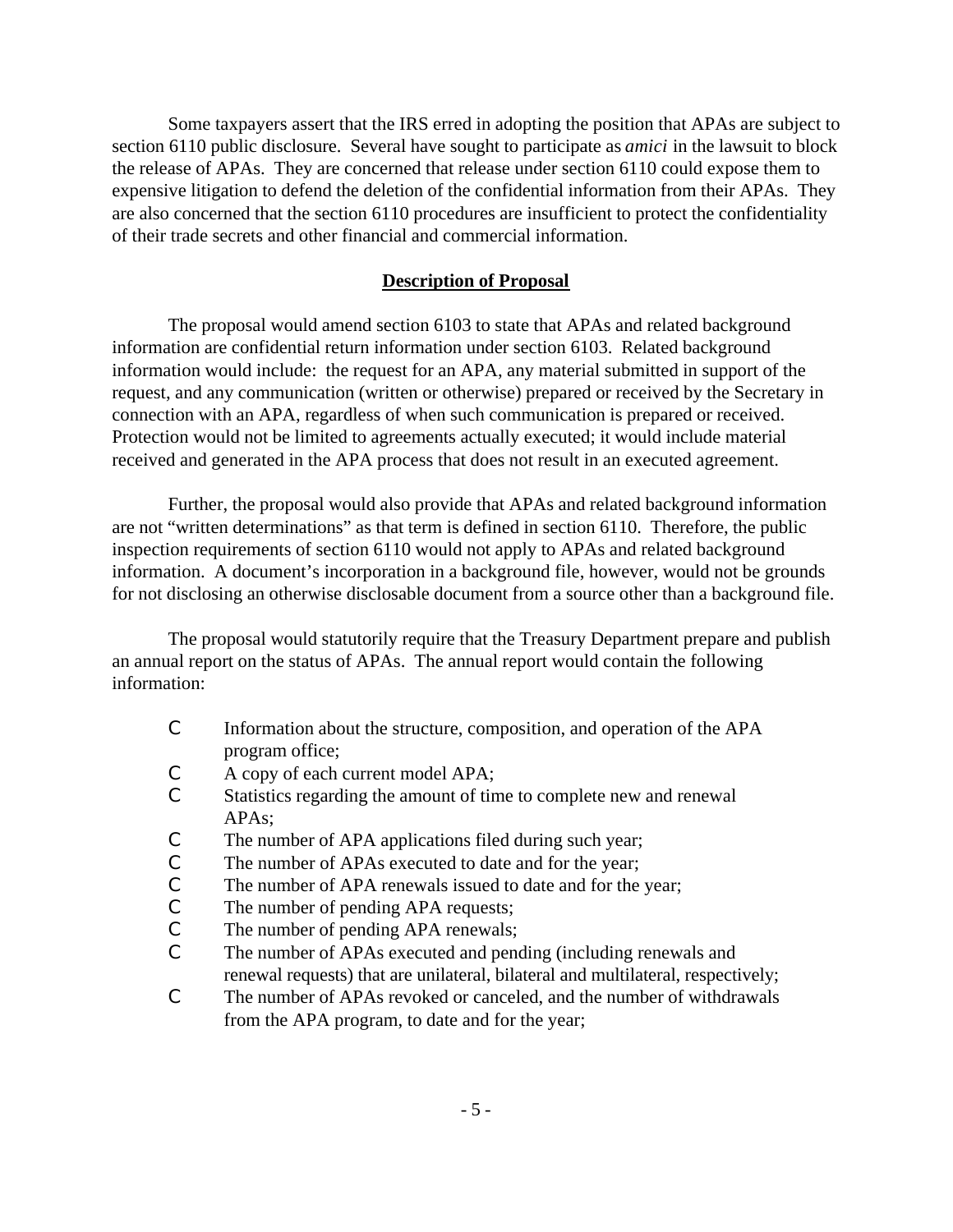C The number of finalized new APAs and renewals by industry;<sup>11</sup> and

General descriptions of:

- C the nature of the relationships between the related organizations, trades, or businesses covered by APAs;
- C the related organizations, trades, or businesses whose prices or results are tested to determine compliance with the transfer pricing methodology prescribed in the APA;
- C the covered transactions and the functions performed and risks assumed by the related organizations, trades or businesses involved;
- C methodologies used to evaluate tested parties and transactions and the circumstances leading to the use of those methodologies;
- C critical assumptions;
- C sources of comparables;
- C comparable selection criteria and the rationale used in determining such criteria;
- C the nature of adjustments to comparables and/or tested parties;
- C the nature of any range agreed to, including information such as whether no range was used and why, whether an inter-quartile range was used, or whether there was a statistical narrowing of the comparables;
- C adjustment mechanisms provided to rectify results that fall outside of the agreed upon APA range;
- C the various term lengths for APAs, including rollback years, and the number of APAs with each such term length;
- C the nature of documentation required; and
- C approaches for sharing of currency or other risks.

In addition, the proposal would require the IRS to describe, in each annual report, its efforts to ensure compliance with existing APA agreements. The first report would cover the period January 1, 1991, through the calendar year including the date of enactment. The Treasury Department could not include any information in the report which would have been deleted under section 6110(c) if the report were a written determination as defined in section 6110. Additionally, the report could not include any information which could be associated with or otherwise identify, directly or indirectly, a particular taxpayer. The Secretary would be expected to obtain input from taxpayers to ensure proper protection of taxpayer information and, if necessary, utilize its regulatory authority to implement appropriate processes for obtaining this input. For purposes of section 6103, the report requirement would be treated as part of Title 26.

 $11$  This information was previously released in IRS Publication 3218, "IRS Report on Application and Administration of I.R.C. Section 482."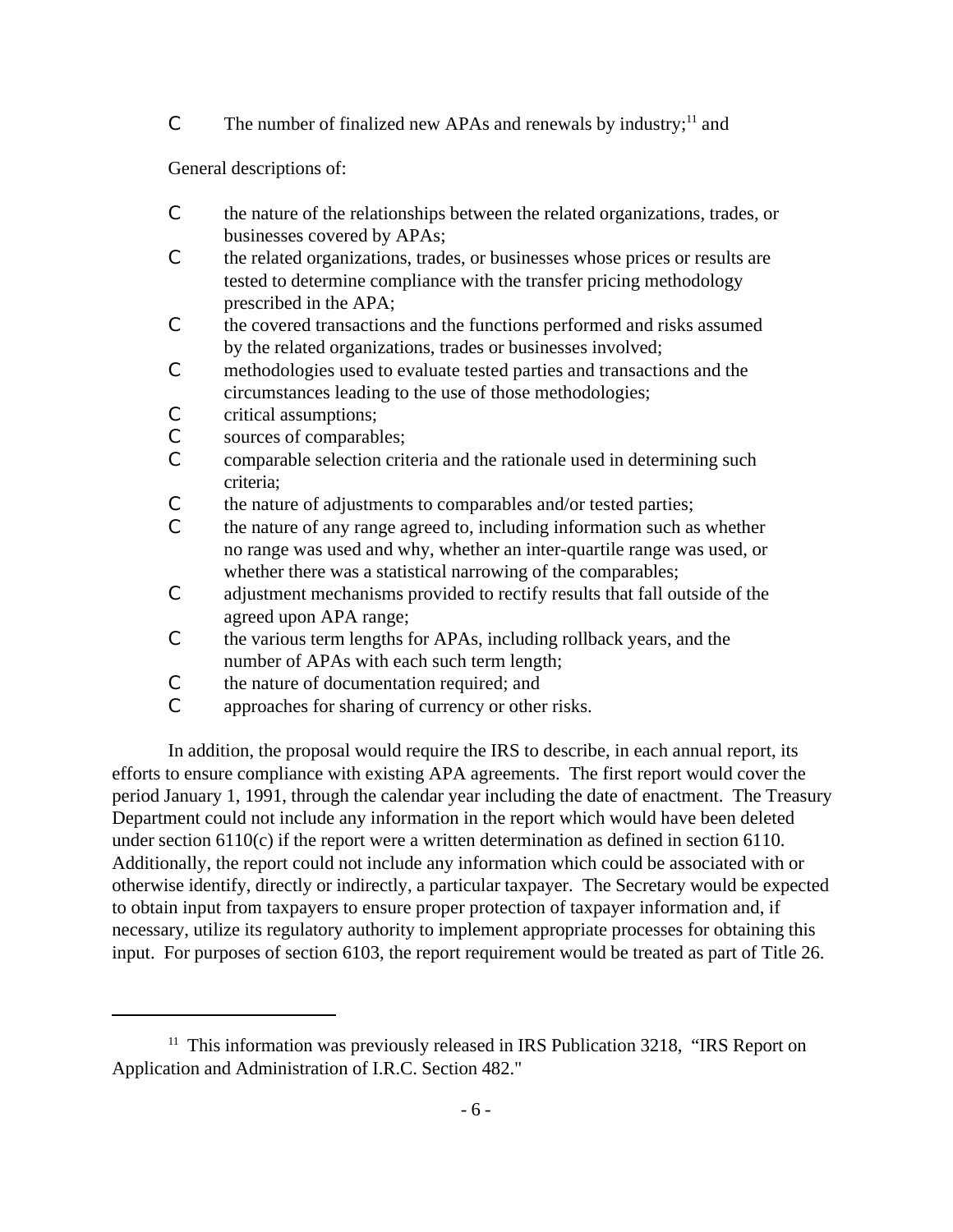While the proposal would statutorily require an annual report, it is not intended to discourage the Treasury Department from issuing other forms of guidance, such as regulations or revenue rulings, consistent with the confidentiality provisions of the Code.

#### **Effective Date**

The proposal would be effective on the date of enactment; accordingly, no APAs, regardless of whether executed before or after enactment, or related background file documents could be released to the public after the date of enactment. The proposal would require the Treasury Department to publish the first annual report no later than March 30, 2000.

### **2. Add Certain Vaccines Against Streptococcus Pneumoniae to the List of Taxable Vaccines**

### **Present Law**

A manufacturer's excise tax is imposed at the rate of 75 cents per dose (sec. 4131) on the following vaccines routinely recommended for administration to children: diphtheria, pertussis, tetanus, measles, mumps, rubella, polio, HIB (haemophilus influenza type B), hepatitis B, varicella (chicken pox), and rotavirus gastroenteritis. The tax applies to any vaccine that is a combination of vaccine components equals 75 cents times the number of components in the combined vaccine.

Amounts equal to net revenues from this excise tax are deposited in the Vaccine Injury Compensation Trust Fund to finance compensation awards under the Federal Vaccine Injury Compensation Program for individuals who suffer certain injuries following administration of the taxable vaccines. This program provides a substitute Federal, "no fault" insurance system for the State-law tort and private liability insurance systems otherwise applicable to vaccine manufacturers. All persons immunized after September 30, 1988, with covered vaccines must pursue compensation under this Federal program before bringing civil tort actions under State law.

### **Description of Proposal**

The proposal would add conjugate streptococcus pneumoniae vaccines to the list of taxable vaccines. The proposal would also correct an effective date enacted in Public Law 105- 277 and makes certain other conforming amendments to expenditure purposes to enable certain payments to be made from the Trust Fund.

In addition, the General Accounting Office ("GAO") would be directed to report to the House Committee on Ways and Means and the Senate Committee on Finance on the operation and management of expenditures from the Vaccine Injury Compensation Trust Fund and to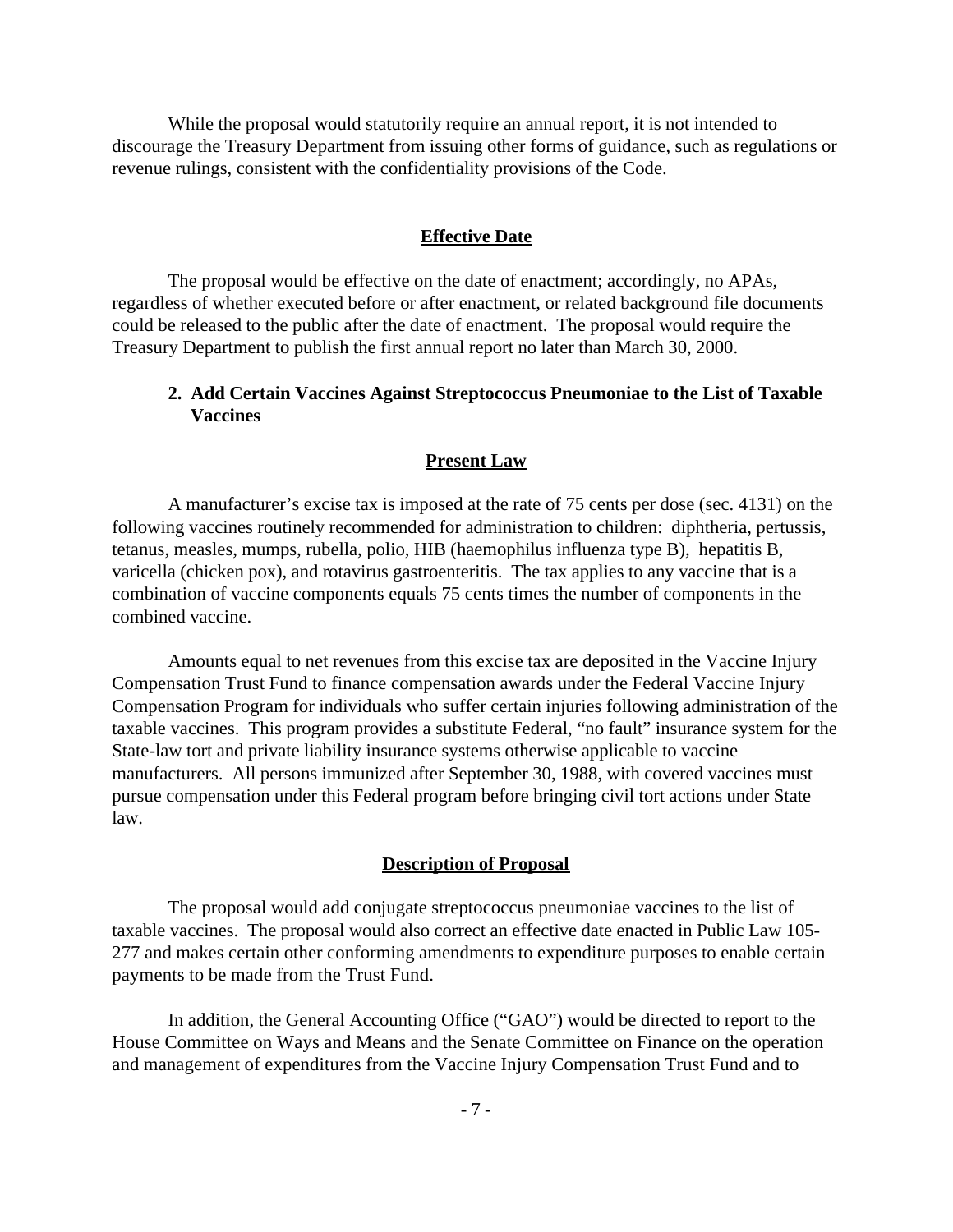advise the Committees on the adequacy of the Vaccine Injury Compensation Trust Fund to meet future claims under the Federal Vaccine Injury Compensation Program. The GAO would report its findings to the House Committee on Ways and Means and the Senate Committee on Finance not later than December 31, 1999.

#### **Effective Date**

The proposal would be effective for vaccine purchases beginning on the day after the date on which the Centers for Disease Control make final recommendation for routine administration of conjugate streptococcus pneumoniae vaccines to children. No floor stocks tax would be collected for amounts held for sale on that date.

### **3. Authority to Postpone Certain Tax-Related Deadlines by Reason of Year 2000 Failures**

### **Present Law**

There are no specific provisions in present law that would permit the Secretary to postpone tax-related deadlines by reason of Year 2000 (also known as "Y2K") failures. The Secretary is, however, permitted to postpone tax-related deadlines for other reasons. For example, the Secretary may specify that certain deadlines are postponed for a period of up to 90 days in the case of a taxpayer determined to be affected by a Presidentially declared disaster. The deadlines that may be postponed are the same as are postponed for reason of service in a combat zone. The provision does not apply for purposes of determining interest on any overpayment or underpayment.

The suspension of time applies to the following acts: (1) filing any return of income, estate, or gift tax (except employment and withholding taxes); (2) payment of any income, estate, or gift tax (except employment and withholding taxes); (3) filing a petition with the Tax Court for redetermination of a deficiency, or for review of a decision rendered by the Tax Court; (4) allowance of a credit or refund of any tax; (5) filing a claim for credit or refund of any tax; (6) bringing suit upon any such claim for credit or refund; (7) assessment of any tax; (8) giving or making any notice or demand for payment of any tax, or with respect to any liability to the United States in respect of any tax; (9) collection of the amount of any liability in respect of any tax; (10) bringing suit by the United States in respect of any liability in respect of any tax; and (11) any other act required or permitted under the internal revenue laws specified in regulations prescribed under section 7508 by the Secretary.

#### **Description of Proposal**

Under circumstances which the Secretary deems appropriate, the Secretary would be permitted to postpone, on a taxpayer-by-taxpayer basis, certain tax-related deadlines for a period of up to 90 days in the case of a taxpayer determined to be affected by an actual Y2K related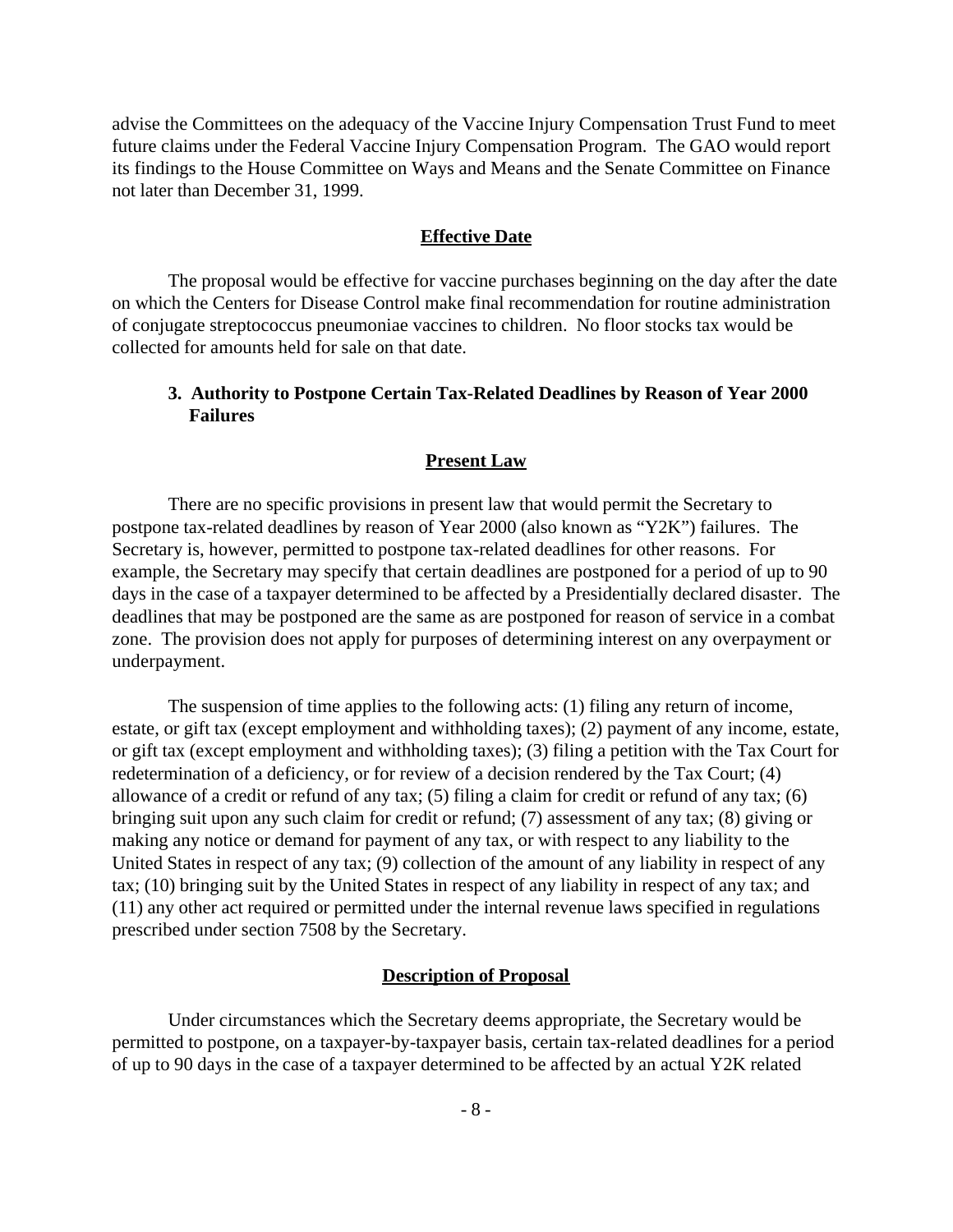failure. In order to be eligible for relief, taxpayers must have made good faith, reasonable efforts to avoid any Y2K related failures. The relief would be similar to that granted under the Presidentially declared disaster and combat zone provisions, except that employment and withholding taxes also would be eligible for relief under the proposal. The relief would permit the abatement of both penalties and interest.

The relief may apply to the following acts: (1) filing of any return of income, estate, or gift tax, including employment and withholding taxes; (2) payment of any income, estate, or gift tax, including employment and withholding taxes; (3) filing a petition with the Tax Court; (4) Allowance of a credit or refund of any tax; (5) filing a claim for credit or refund of any tax; (6) bringing suit upon any such claim for credit or refund; (7) assessment of any tax; (8) giving or making any notice or demand for payment of any tax, or with respect to any liability to the United States in respect of any tax; (9) collection of the amount of any liability in respect of any tax; (10) bringing suit by the United States in respect of any liability in respect of any tax; and (11) any other act required or permitted under the internal revenue laws specified or prescribed by the Secretary.

### **Effective Date**

The proposal would be effective with respect to Y2K failures occurring on or after January 1, 2000.

### **B. Revenue Offset for Fiscal Year 2000**

#### **1. Modification of Individual Estimated Tax Safe Harbor**

#### **Present Law**

Under present law, an individual taxpayer generally is subject to an addition to tax for any underpayment of estimated tax. An individual generally does not have an underpayment of estimated tax if he or she makes timely estimated tax payments at least equal to: (1) 100 percent of the tax shown on the return of the individual for the preceding year (the "100 percent of last year's liability safe harbor") or (2) 90 percent of the tax shown on the return for the current year. The 100 percent of last year's liability safe harbor generally is modified to be a 110 percent of last year's liability safe harbor for any individual with an AGI of more than \$150,000 as shown on the return for the preceding taxable year, except that it is 105 percent of last year's liability for taxable years beginning in 1999, 106 percent of last year's safe harbor for taxable years beginning in 2000 and 2001, and 112 percent of last year's liability for taxable years beginning in 2002. If a married individual files a separate return for the year for which an estimated tax installment payment was due, the \$150,000 amount becomes \$75,000.

### **Description of Proposal**